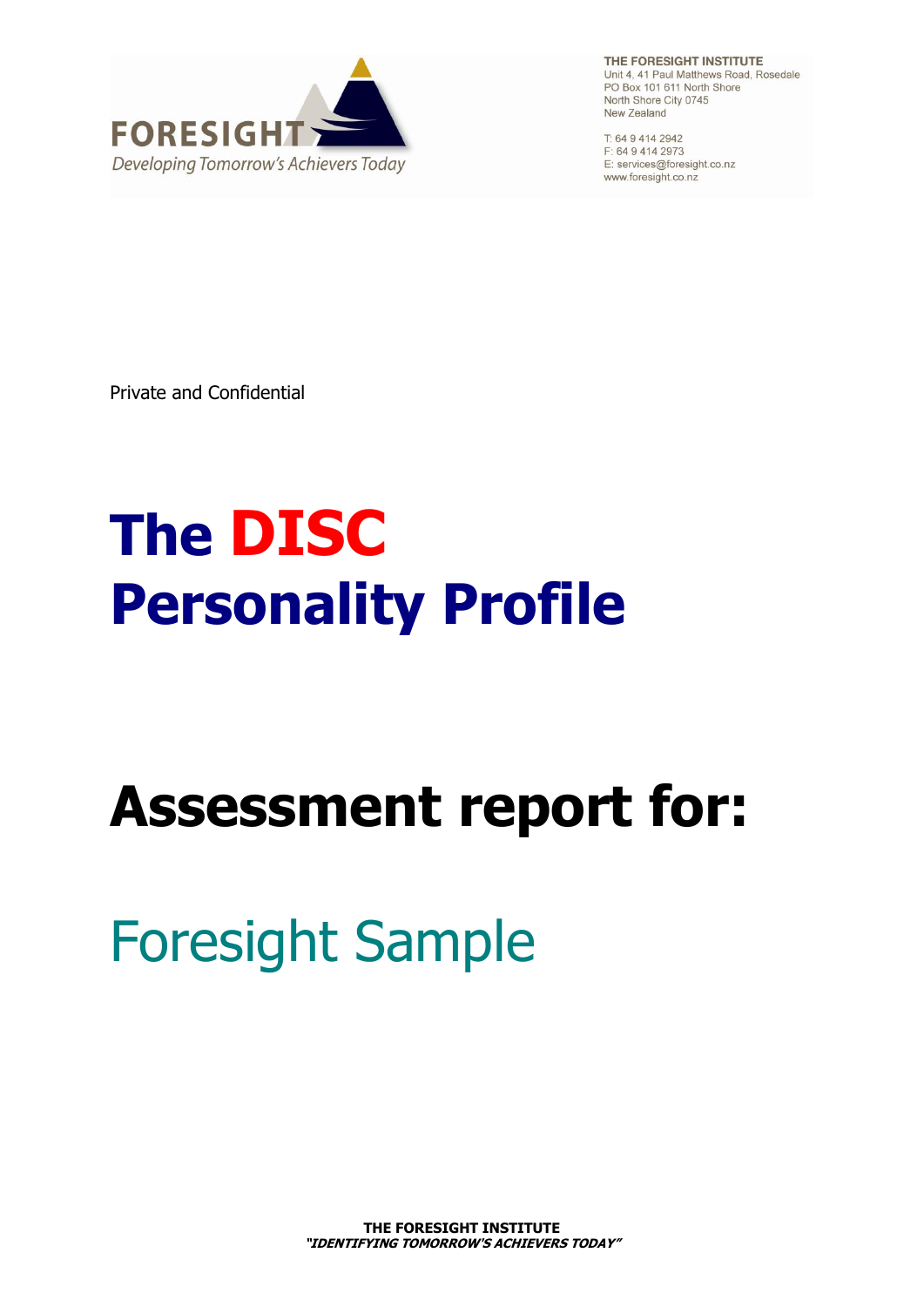

## **Internal Profile**

The Internal Profile reflects the candidate's true motivations and desires. This is the type of behaviour that often appears outside a working environment, or when an individual is placed under pressure.

**Dominance:** 87% **Influence:** 95% Steadiness: **Compliance:** 40%

# **External Profile**

The External Profile describes the candidate's perception of the type of behaviour they should ideally project. This shape usually represents the type of behaviour that an individual will try to adopt at work.

| <b>Dominance:</b>  | 81% |
|--------------------|-----|
| Influence:         | 67% |
| Steadiness:        | 23% |
| <b>Compliance:</b> | 5%  |

# **Summary Profile**

In reality, candidates will usually act in ways consistent with elements from both profiles. The Summary Profile is a combination of the other two graph shapes, describing a person's likely normal behaviour.

| Dominance:  | 78% |
|-------------|-----|
| Influence:  | 80% |
| Steadiness: | 19% |
| Compliance: | 27% |

#### **Shift Pattern**

The Shift Pattern graph shows the changes between the candidate's Internal and External Profiles, and so highlights the adaptations the candidate is making to their character.

| Dominance:         | Down by 6%  |
|--------------------|-------------|
| Influence:         | Down by 28% |
| <b>Steadiness:</b> | No change   |
| <b>Compliance:</b> | Down by 35% |

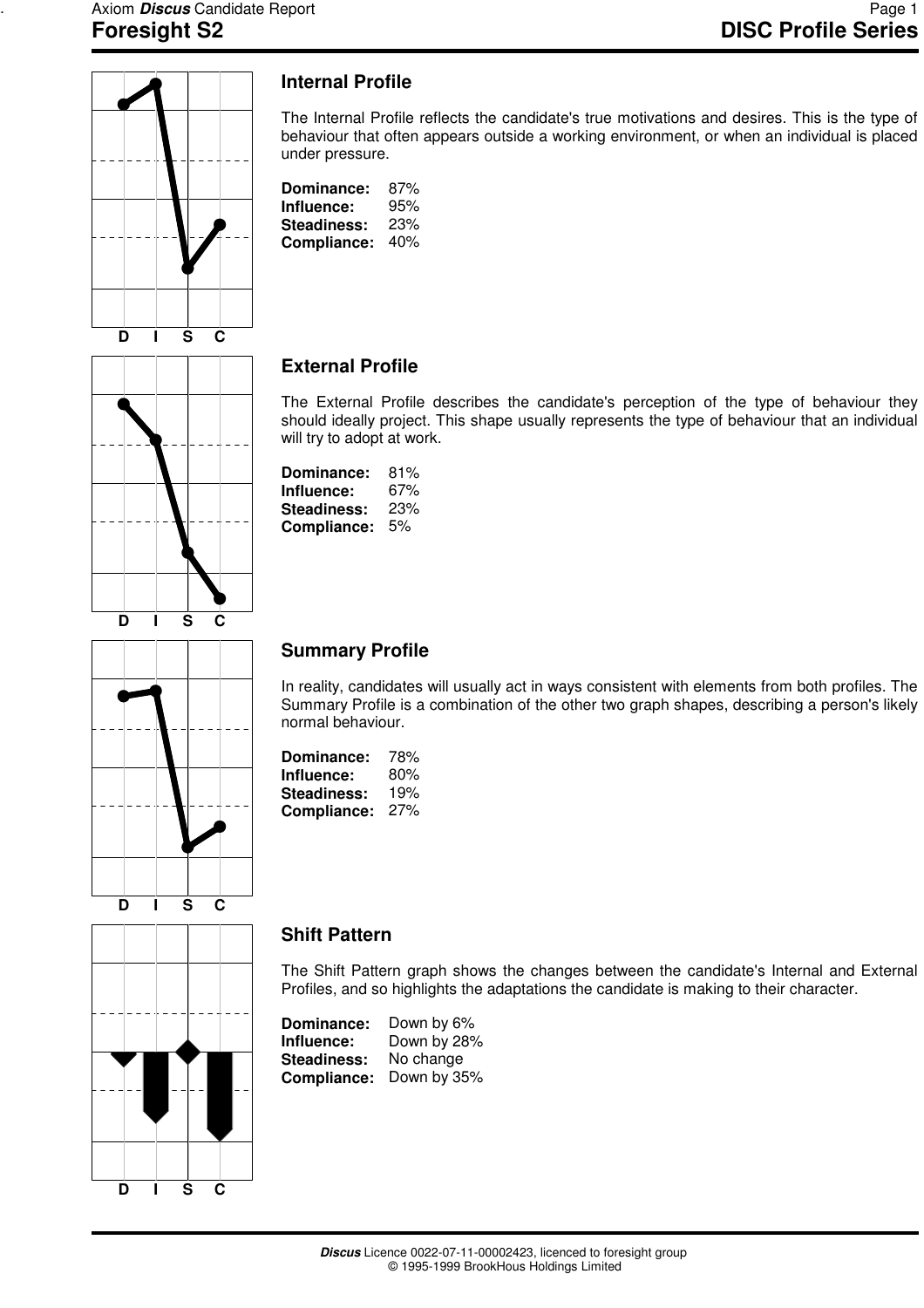

#### **Style Name: COMMUNICATOR / DRIVER Primary Traits:** Active

Styles that lie in the area between the Driver and the Communicator ('Assertive' styles) share the assertive element of both these types. In terms of openness and control, however, they lie between the two extremes, sometimes being friendly and open, while at other times being capable of more controlled behaviour.

| + Overview:                                                | Assertive<br>Friendly<br>Ambitious<br><b>Expressive</b>                                          |
|------------------------------------------------------------|--------------------------------------------------------------------------------------------------|
| ◆ Values:<br>◆ Seeks:<br>◆ Avoids:<br>◆ Pressure Response: | <b>Attention, Results</b><br>Approval, Power<br><b>Isolation, Weakness</b><br>Attacks / Dictates |
| ◆ Approach:                                                | Friendly<br>Responsive                                                                           |
| <b>◆ Strategy:</b>                                         | Power / People                                                                                   |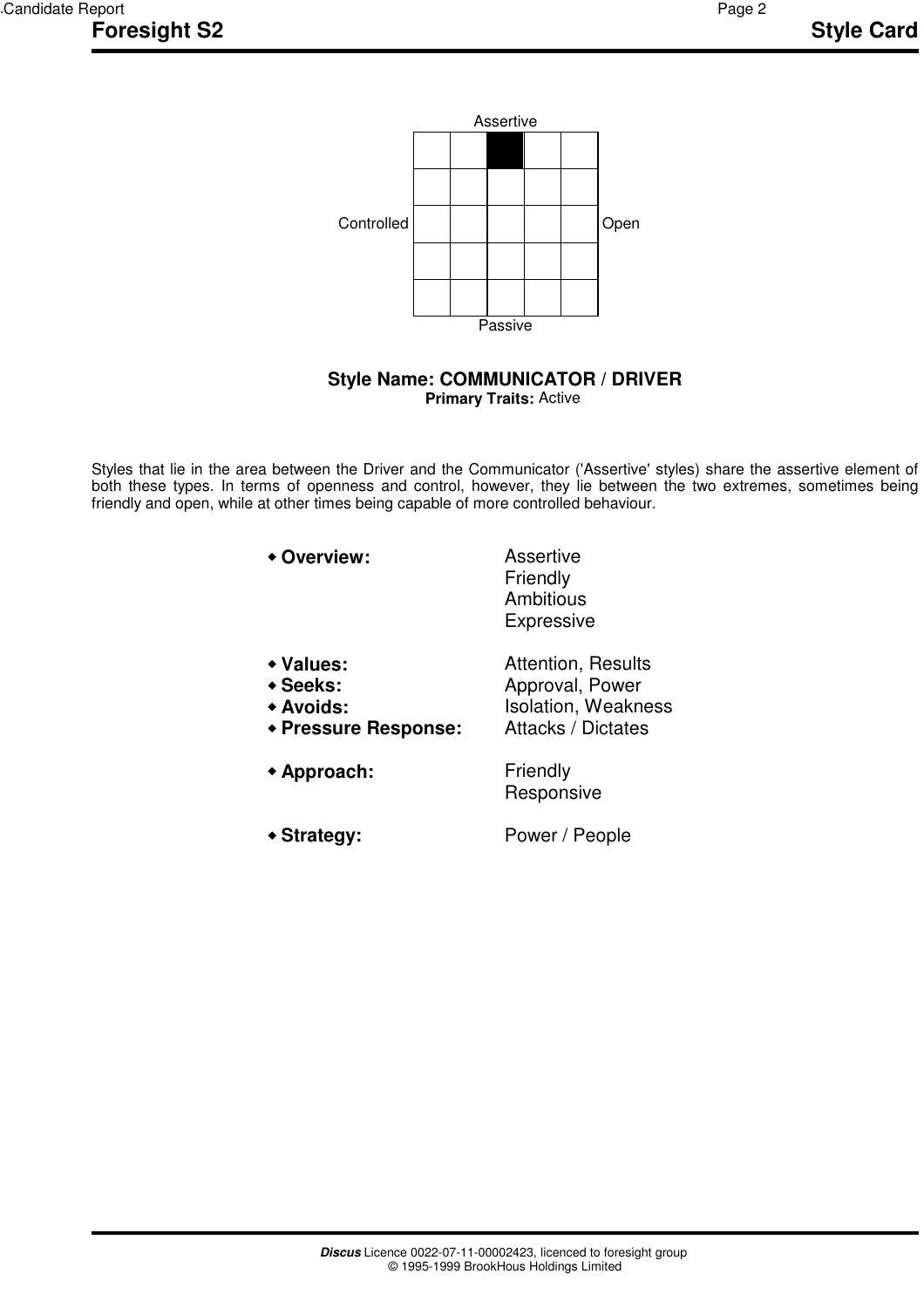# **Trait Analysis**

# **Strong Traits**

**Strong Traits** are traits that are particularly well represented in an individual's typical behaviour. This candidate's profile indicates the following strong traits:

- Assertiveness
- Enthusiasm
- Self-Motivation
- Self-Confidence
- $\bullet$  Independence

#### **Weak Traits**

**Weak Traits** are traits that are not normally seen, or at least are not well represented. This candidate's profile indicates the following weak traits:

- Thoughtfulness
- **Patience**
- ◆ Accuracy
- Cooperativeness
- Technical Potential

### **Simulated Traits**

**Simulated Traits** are traits that are not present in a candidate's underlying behavioural pattern, but are being simulated to meet the needs of the current condition. This candidate's profile indicates that they are simulating the trait of **Persistence** at present.

# **Stress Analysis**



While this candidate's stress level is not particularly high, it is beginning to reach levels where it might have some impact on their performance. They are sufficiently assertive and resilient to deal effectively with this stress, however, and even apply it as a source of motivation. The stress level shown is unlikely to be directly related to their work, but is more likely to stem from factors in their home life, or in their lifestyle in general.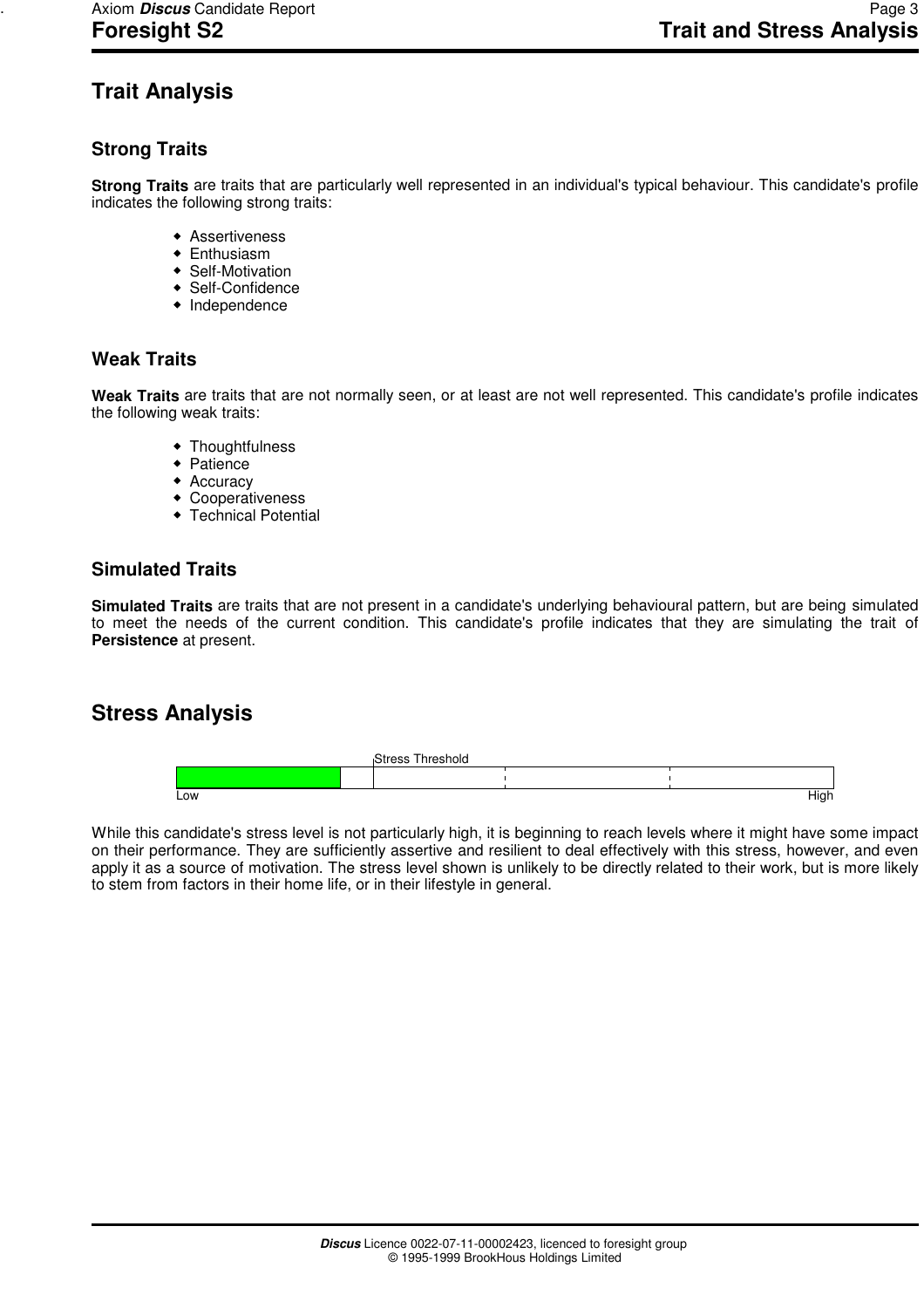#### **Notes:**

#### **Overview**

The driving forces behind this person's assertive and confident approach are the need for success, and the social approval of other people. Motivated, energetic and enthusiastic, his social orientation means that he can be expected to possess strong interpersonal skills, while his more driving side demands success and achievement. He is impatient and direct, putting forward his ideas easily and possessing an open style in emotional and personal terms.

The impatient, demanding side of his personal style can lead him to act impulsively or instinctively at times, or to make a decision before all necessary facts are available. He has a tendency to disregard matters of detail or research, regarding these as tasks best left to other behavioural types.

#### **Behavioural Adaptation**

This person's behavioural adaptation describes movements more related to avoiding inappropriate actions at work than making positive modifications to his style. His adaptation seems to be primarily aimed at displaying less dependence on other people; he is not only less concerned about others' opinions of him in the working environment, but also shows a correspondingly greater willingness to act independently, without waiting for confirmation of his intentions by management.

#### **Advantages**

This highly competent communicator possesses both an enthusiastic, personable style and an ability to state a point directly. He enjoys working on a positive social level, and can be charming and pleasant to associate with, but this does not mean that he lacks the ability to confront a situation where necessary. The combination of social skill with the confidence to take control of a situation makes this person particularly effective in positions requiring the control or co-ordination of other people.

#### **Disadvantages**

This person is an active individual, who seldom doubts his actions, and not unusually fails to consider the consequences before committing himself to a course of events. His dynamic, fast-paced style makes it difficult for him to accept situations requiring more patient handling, and he does possess a tendency to act simply for the sake of action.

#### **Communication Style**

This person combines a socially extrovert element with a more direct and assertive side. In practice, this will usually mean that he is an effective and open communicator as long as a situation remains free of conflict or pressure, but that he is quite capable of switching to a more demanding and direct approach when necessary. This less friendly side is also seen in particularly formal situations.

There is a strongly dominant side to his character, in both personal terms and in the wider sense that he likes to feel in control of a situation; this dominance will often manifest itself in his relationships with others. He is demanding and difficult at times, but the problems that these attitudes can cause are modified by the fact that he is also capable of open, even warm, behaviour at other times.

#### **Decision Making**

This person's position, in both an organisational and a social sense, is extremely important to him, and he values the decision-making process as a way of advancing or consolidating that position. He reaches conclusions quickly, mixing an instinctive element with more rational considerations, and is extremely effective in ensuring that, once reached, his decisions will be carried out.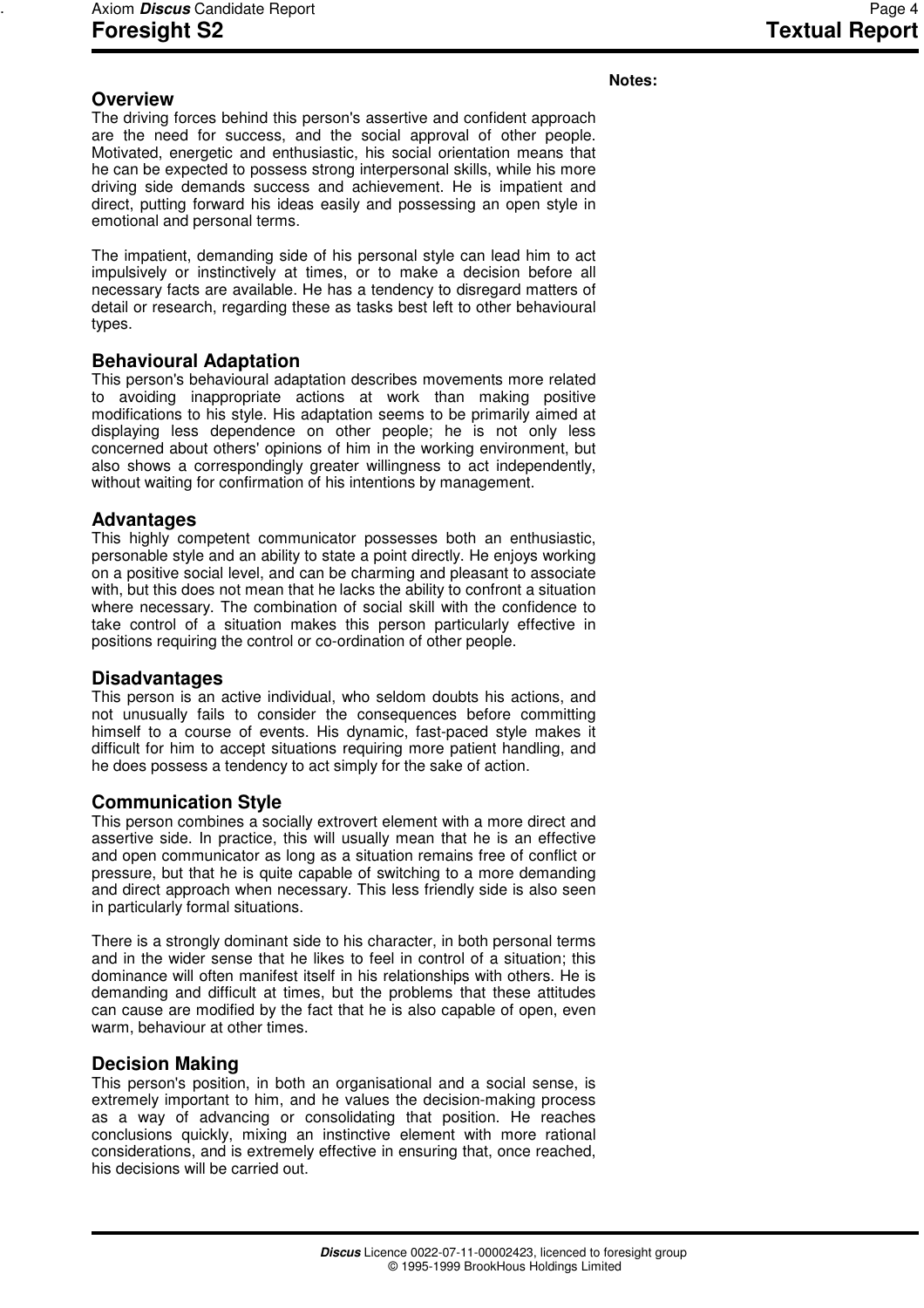# **Organisation And Planning**

A self-motivated individual with an urgent pace and largely instinctive approach to life, this person will not normally take time to consciously plan his actions unless the potential consequences are very great. Those plans that he does make will generally be short-term in nature, and he feels little compunction about changing his mind halfway through a project.

# **Motivation**

This person can be characterised as driving, assertive and openly communicative. His sense of motivation comes primarily from the opportunity to exercise these elements of his style. He will want to feel that he is able to act independently, according to his own view of a situation, without being bound by what he sees as unnecessary constraints.

One of the this person's strengths is his ability to motivate himself and those around him. For this reason, he is often at his best in a position of leadership, or at least in a role where he can directly influence events.

# **Style of Management Required**

This person has an exuberant and dynamic character, and he will naturally wish to express this in his style of work. His independent nature means that he will not tend to look to management for direction, but instead will prefer to use his own personal approach to his work. Such self-reliant independence of management can be a significant advantage in some working environments, but may be a disadvantage in others.

If he is working within an organisation that requires a more compliant, controlled approach, then this person's manager will need to expend considerable energy and time helping him to apply the necessary self-discipline.